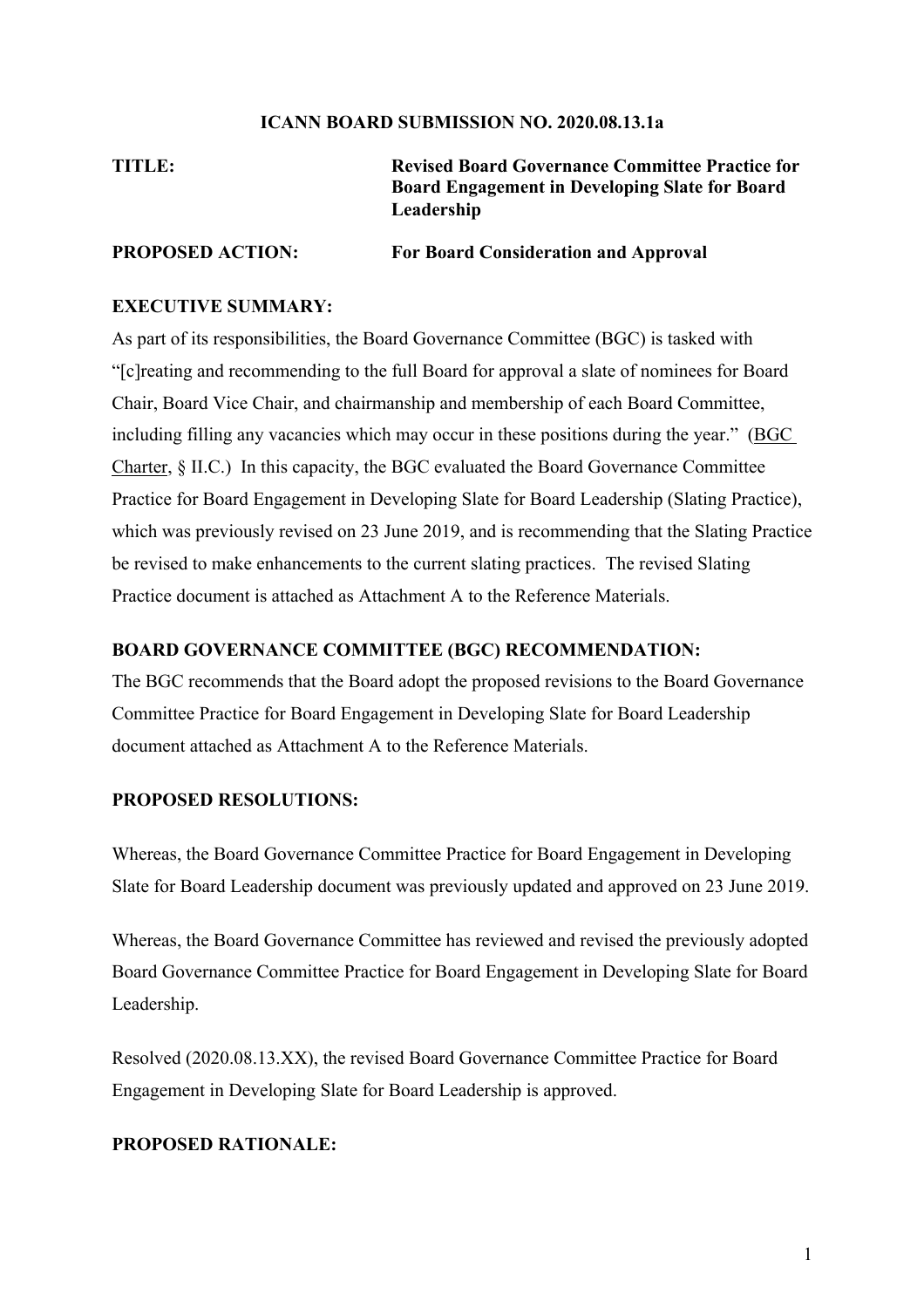As part of its responsibilities, the BGC is tasked with "[c]reating and recommending to the full Board for approval a slate of nominees for Board Chair, Board Vice Chair, and chairmanship and membership of each Board Committee, including filling any vacancies which may occur in these positions during the year." (BGC Charter, § II.C.)

In this role, the BGC recommended, and the Board agrees, that Board approve revisions to the Board Governance Committee Practice for Board Engagement in Developing Slate for Board Leadership, which was previously updated and approved on 23 June 2019, to make enhancements to the current slating practices to further promote transparency around the selection process. Mainly, the revisions provide that all candidates may remain in the room when other candidates make their presentations as well as during deliberations. This change is to help ensure that candidates benefit from hearing each other's positions and will have the opportunity to respond to them during deliberations.

The action is consistent with ICANN's mission and is in the public interest as it is important to ensure that procedures for Board Committee and leadership selection are up to date and reflect current practices. This decision will have no direct fiscal impact on the organization and no impact on the security, stability or resiliency of the domain name system.

This is an Organizational Administrative Function that does not require Public Comment.

| Submitted By: | Amy A. Stathos        |
|---------------|-----------------------|
| Date:         | 3 September 2020      |
| Email:        | amy.stathos@icann.org |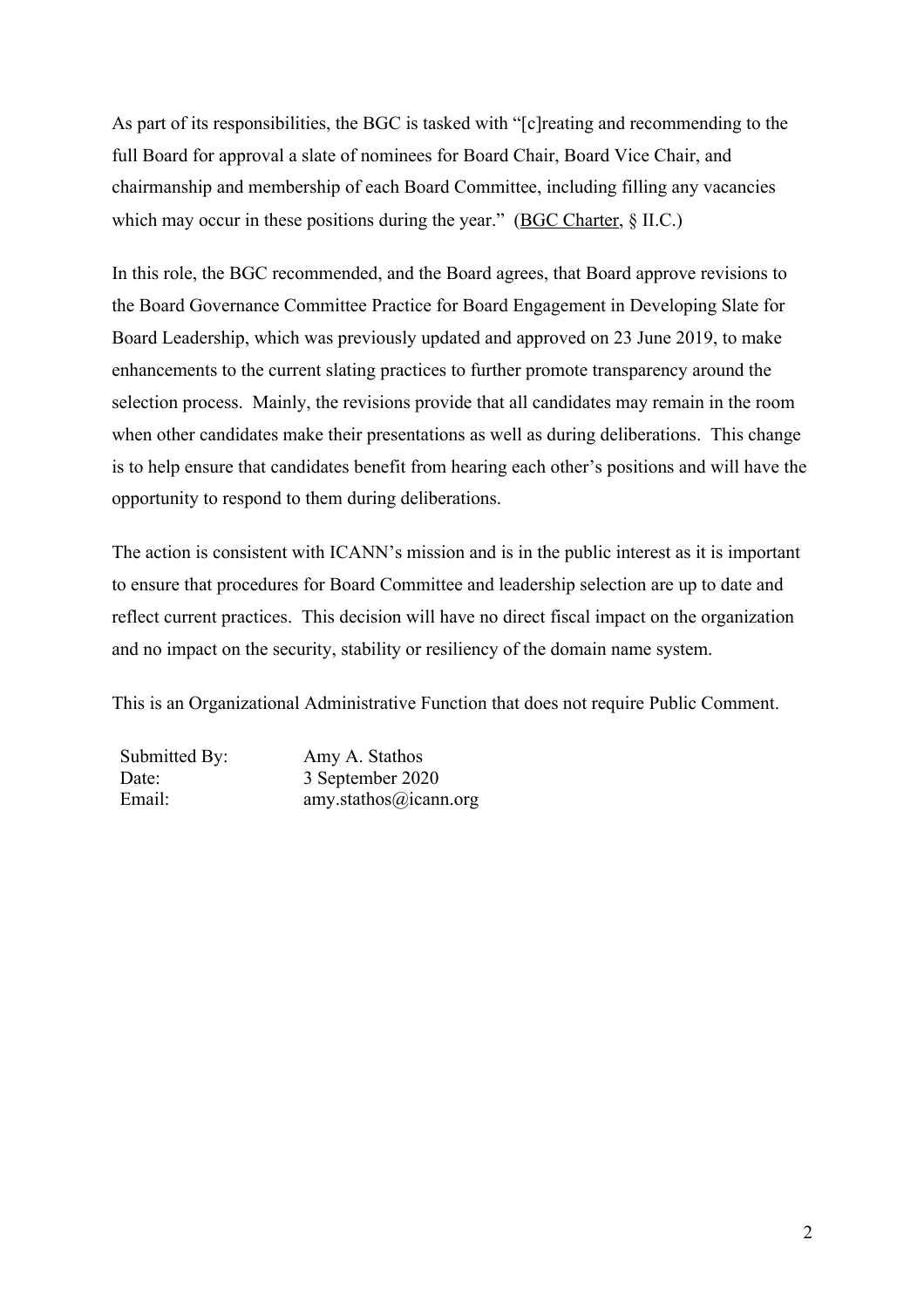Revised Draft: 30 July 2020

**Deleted:** as of

#### **BOARD GOVERNANCE COMMITTEE PRACTICE FOR BOARD ENGAGEMENT IN DEVELOPING SLATE FOR BOARD LEADERSHIP**

 $\mathsf{l}$ 

- 1. Pursuant to the Board Committee and Leadership Selection Procedures, which were approved on 26 June 2009, the Board Governance Committee (BGC) is responsible for recommending for Board approval a slate of board leadership (chair, vice chair, committee chairs and committee membership). As part of the responsibility, the BGC has established this practice to help inform the BGC's proposed slate, if the BGC chooses to utilize it, by seeking the Board's participation in identifying candidates for the Board Chair, Board Vice Chair, and BGC Chair positions within that slate. The BGC also recommends Chairs for Committees other than the BGC as part of the proposed slate for Board consideration.
- 2. Self-nominations for Board Chair, Board Vice Chair, and BGC Chair are to be opened sometime following ICANN's Policy Forum (usually held in June) for two weeks and conclude one week prior to the beginning of the Board workshop or retreat at which the BGC is developing the final slate that it will recommend to the Board for filling a vacant position for Chair, Vice Chair, and BGC Chair. This is usually at the Board workshop in September.
- 3. Self-nominations must be accompanied by an expression of interest, sent to all members of the Board of Directors, that includes, among other things, an explanation of the individual's interest in the position sought and the individual's qualifications for that position, taking into account any specific criteria identified by the Board in advance of the opening of the nominations process.
- 4. The Board as a whole may choose to engage an external facilitator to assist the leadership slating process. A decision to engage an eternal facilitator must include an explanation of why a facilitator is needed. The BGC will be responsible for coordinating the process of identifying and engaging an external facilitator.
- 5. Board Chair, Board Vice Chair, and BGC Chair positions will be addressed, in that order.
- 6. All Candidates for each position will remain in the room when the other candidates make presentations to, and discussions are held among, both existing Board members and new Board members that have already been selected, but not yet seated. The initial sequence of candidate presentations shall be randomized. Each candidate will be allotted equal amount of time for initial presentations. Following initial candidate presentations, each candidate will receive adequate opportunity to discuss with the full Board.
- All logistical details to conduct the straw poll must be finalized no less than a week prior to the straw poll.

**Deleted:** and closed [three (3) weeks] OR [one week]

**Deleted:** the Chair

**Deleted:** be asked to leave the meeting and each will be individually invited back to

**Deleted:** remaining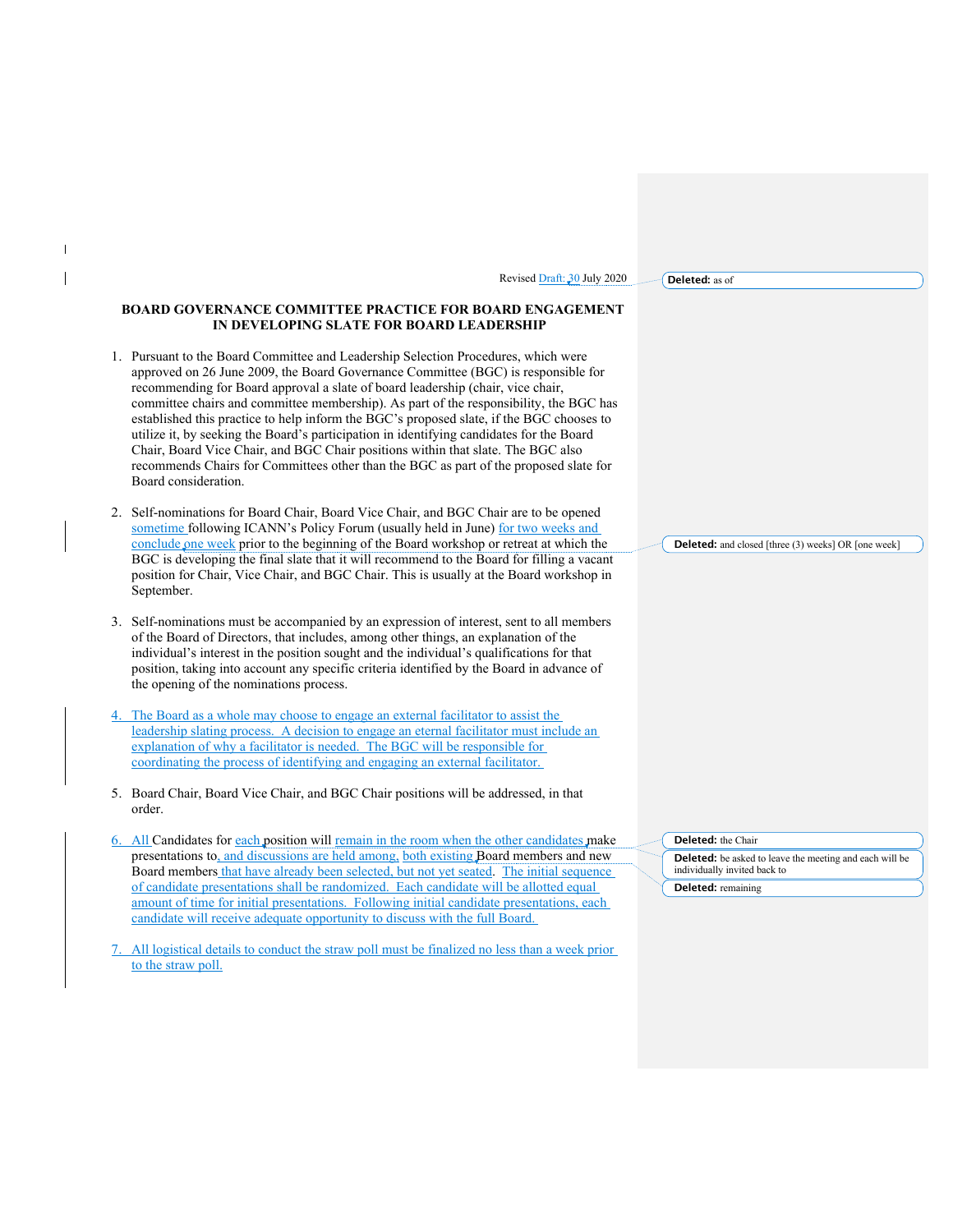8. All voting members of the next Board (who will be seated at the Annual Organizational Meeting which is usually immediately after the Annual General Meeting), and if the individuals who will fill the Board seats that are to be re-seated at the Annual Organizational Meeting are not yet known then the current Board member in those seats, will participate in a written or virtual straw poll by secret ballot. The ballots will be collected, counted and reported by the Board Secretary, and confirmed by two nonvoting members of the Board.

- a) If there are just two candidates the candidate receiving a minimum of nine affirmative votes from the 16 voting Board members ("Majority") is to be slated as Chair on the BGC recommendation to the Board.
- b) If there are more than two candidates, unless one candidate receives a Majority in the first straw poll, the candidate receiving the lowest number of votes will be eliminated and the vote will be taken again until a single candidate has received a Majority.
- c) Should there be a tie for the least ranked number of votes in any round of voting, there will be a runoff between the tied candidates only, and the candidate receiving the least votes on that runoff will be eliminated.
- d) If the straw polling is unable to result in a Majority then the candidate with the most votes will be considered for slating by the BGC at a separate BGC meeting or, at the BGC's discretion, a new practice for identifying the candidate will be evaluated.
- e) If there is only one candidate for the Chair, the Board may choose not to take a straw poll on this position.
- 9. Repeat steps 4, 5, and 6 for Board Vice Chair and for BGC Chair.
- 10. The BGC shall convene a committee meeting, or take an action without a meeting, to formalize a vote on the slate, including Board leadership, Committee leadership, Committee membership, and other Board groups as appropriate, and that slate shall be formally recommended by the BGC to the Board at the Annual Organizational Meeting for the Board's approval during that meeting.
- 11.In the case of a disputed ballot, the General Counsel and Secretary will hold an oral poll of the individual Board members.

**Commented [A1]:** Details TBD for virtual system.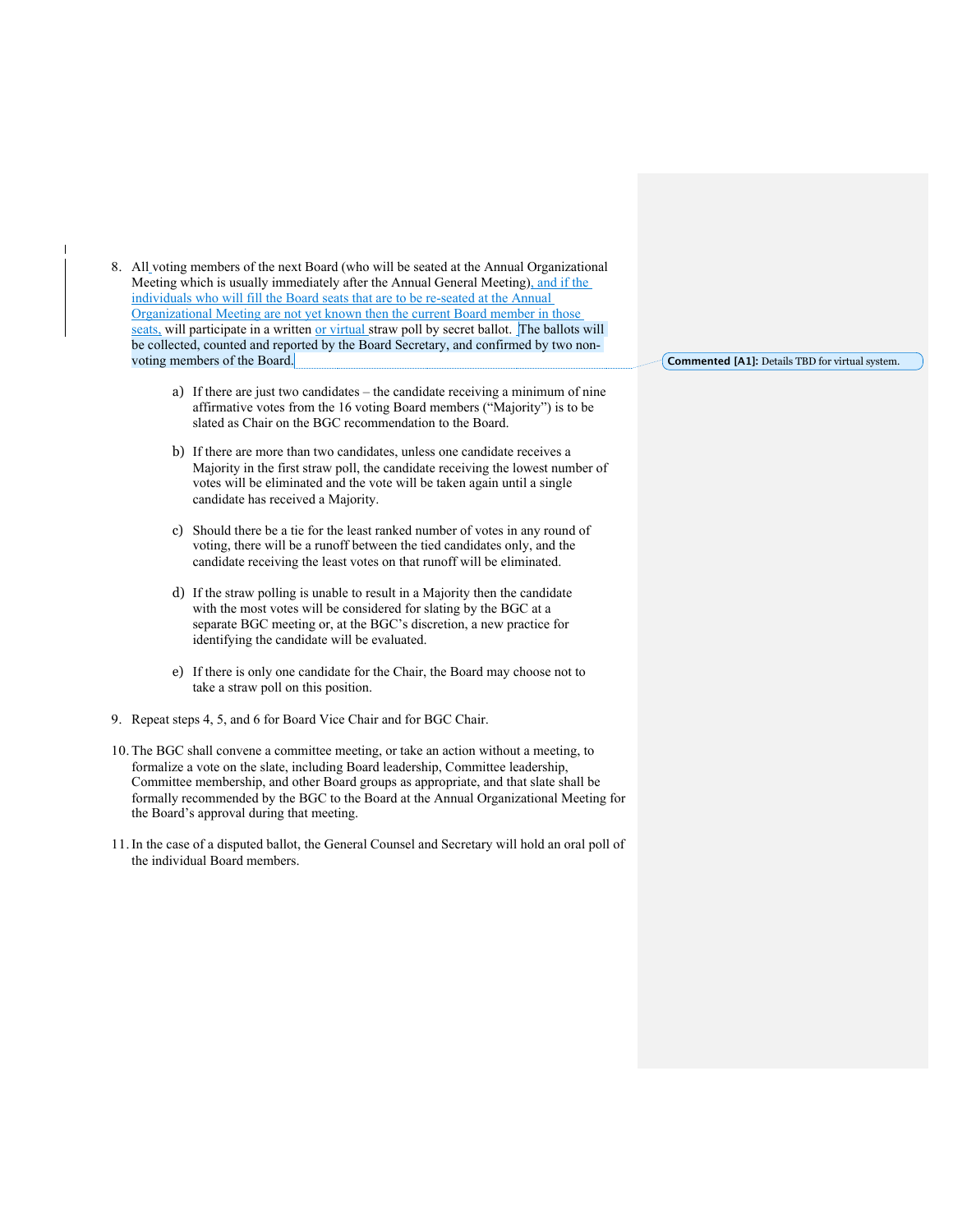## **REFERENCE MATERIALS TO BOARD SUBMISSION NO. 2020.XX.XX.XX**

**TITLE: Revised Board Governance Committee Practice for Board Engagement in Developing Slate for Board Leadership**

**PROPOSED ACTION: For Board Consideration and Approval**

### **Documents**

The following attachments are relevant to the Board's consideration of the revised Board Governance Committee Practice for Board Engagement in Developing Slate for Board Leadership.

Attachment A is the revised Board Governance Committee Practice for Board Engagement in Developing Slate for Board Leadership.

| Submitted By: | Amy A. Stathos        |
|---------------|-----------------------|
| Date:         | 3 September 2020      |
| Email:        | amy.stathos@icann.org |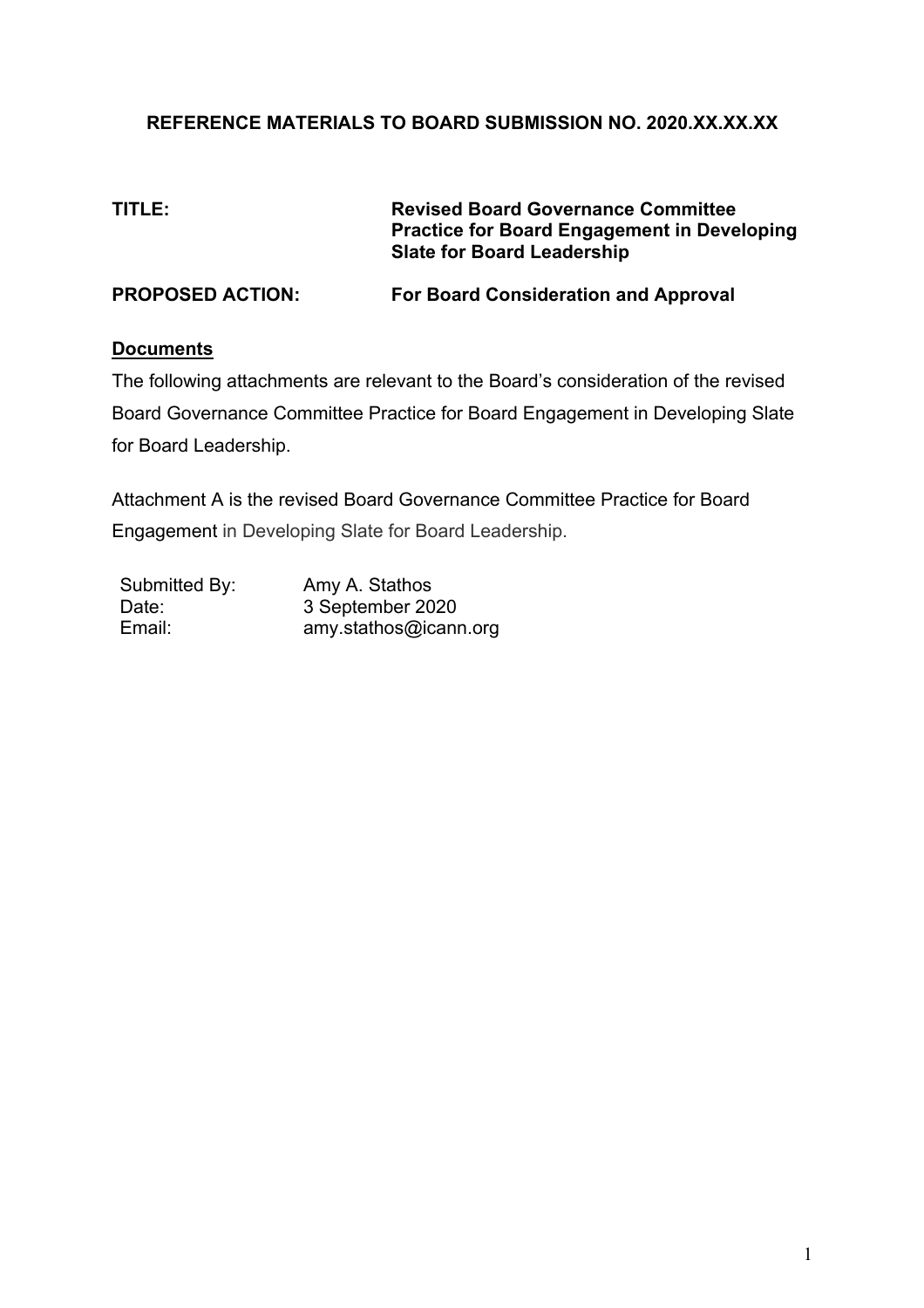#### **ICANN BOARD PAPER NO. 2020.08.13.1b**

## **PROPOSED ACTION: Board Approval**

# **TITLE: Representative of the Istanbul Liaison Office**

#### **EXECUTIVE SUMMARY:**

In 2017, the ICANN Board appointed Nick Tomasso as the representative of the liaison office in Istanbul, Turkey. Nick served in that role for nearly three years and is ready to relinquish his duties to another qualified individual selected by the organization, Baher Esmat. The below resolution withdraws Nick Tomasso and appoints Baher Esmat as the authorized representative of the liaison office in Istabul. Because of local Turkish laws, the Board must approve this change.

#### **STAFF RECOMMENDATION:**

The President and CEO recommends that the Board withdraw Nick Tomasso as the representative of the liaison office in Istanbul, Turkey effective 1 September 2020, and appoint Baher Esmat to this role, effective 1 September 2020, with the authority to act individually on behalf of ICANN in connection with the activities of the liaison office in Istanbul.

#### **PROPOSED RESOLUTION**:

Whereas, the Internet Corporation for Assigned Names and Numbers, a non-profit, public benefit corporation, duly incorporated and existing under the laws of the State of California and the United States of America, having its principal place of business at 12025 Waterfront Drive, Suite 300, Los Angeles, California USA 90094 (ICANN), has established a liaison office in Istanbul, Turkey.

Whereas, by resolution https://www.icann.org/resources/board-material/resolutions-2017-06-24-en, the ICANN Board appointed Nick Tomasso as representative of the Liaison Office, with each and every authority to act on behalf of the Liaison Office.

Whereas, Mr. Tomasso's role as authorized representative of the liaison office in Istanbul, Turkey will end on 31 August 2020.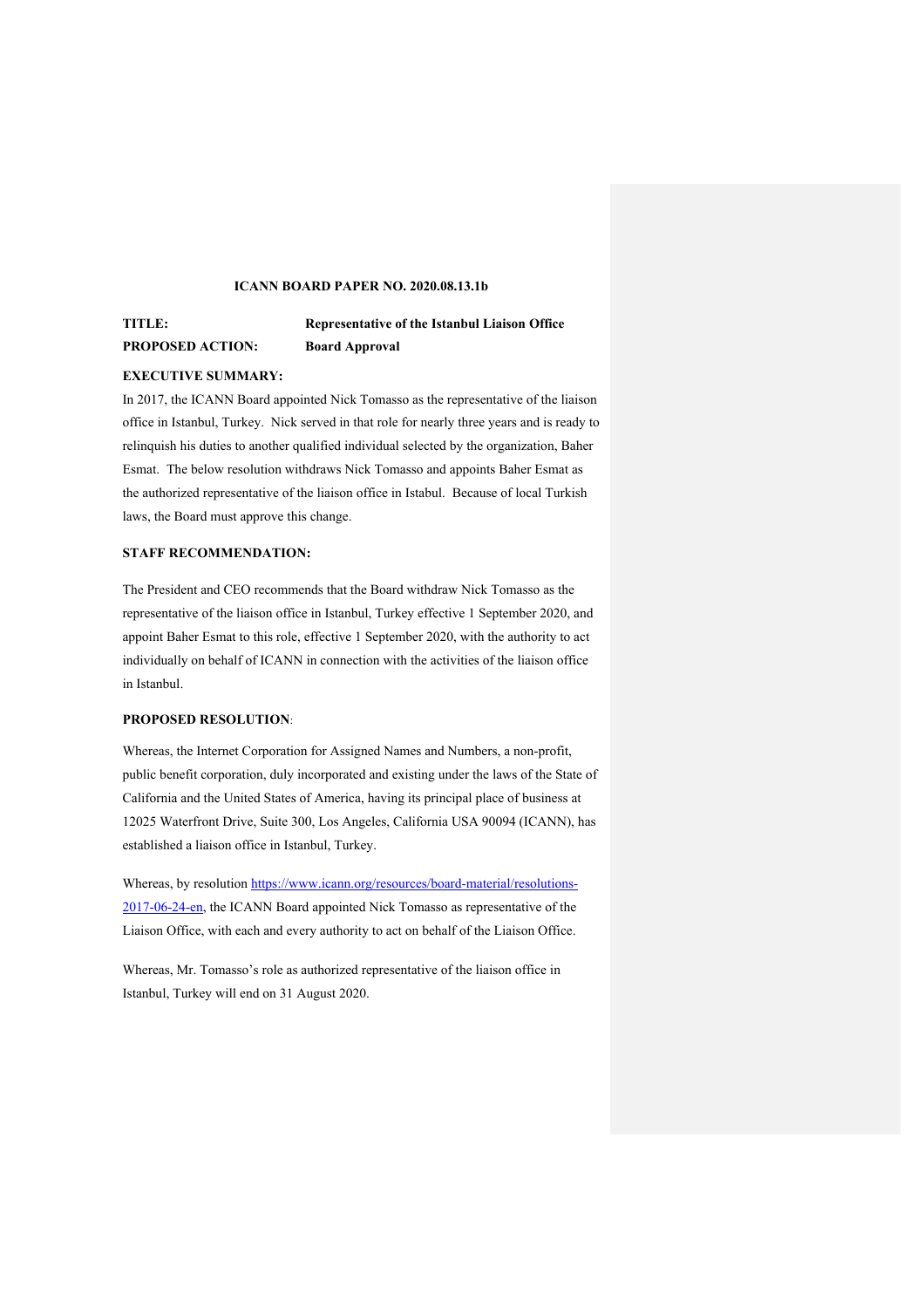Resolved (2020.08.13.XX), effective 31 August 2020, Nicholas Victor Tomasso is removed from his duties as the authorized representative of ICANN's liaison office in Istanbul, Turkey, for any and all purposes.

Resolved (2020.08.13.XX), as of 1 September 2020, Baher Ali Mohamed Abdelraouf Esmat, Contact Information Redacted

is appointed as

the representative of the liaison office in Istanbul, Turkey, with each and every authority to act individually on behalf of ICANN in connection with the activities of the liaison office.

Resolved (2020.08.13.Cxx), portions of this action by the Board shall remain confidential as an "action relating to personnel or employment matters", pursuant to Article 3, section 3.5b of the ICANN Bylaws.

#### **PROPOSED RATIONALE:**

ICANN is committed to continuing its global reach and presence in all time zones throughout the globe. One of the early key aspects of ICANN's globalization efforts was to establish offices in Turkey and Singapore.

ICANN formally registered a liaison office in Istanbul, Turkey on 18 June 2013. In order to properly maintain a liaison office in Istanbul, the ICANN Board is required to designate a liaison office representative. To that end, the Board initially designated David Olive as the first representative of ICANN's liaison office. Mr. Olive was replaced by Nick Tomasso in August 2017. Mr. Tomasso is now ready to relinquish his duties to another qualified individual. ICANN thanks Mr. Tomasso for his years of service as the representative of the liaison office in Istanbul, Turkey.

As Mr. Tomasso is relinquishing his duties, the Board must designate a new representative. Baher Esmat has agreed to serve as the new designated representative of the liaison office in Istanbul, Turkey.

Mr. Esmat will serve as the third legal representative of the liaison office in Istanbul. The identification and designation of a new representative demonstrates ICANN

#### Privileged and Confidential